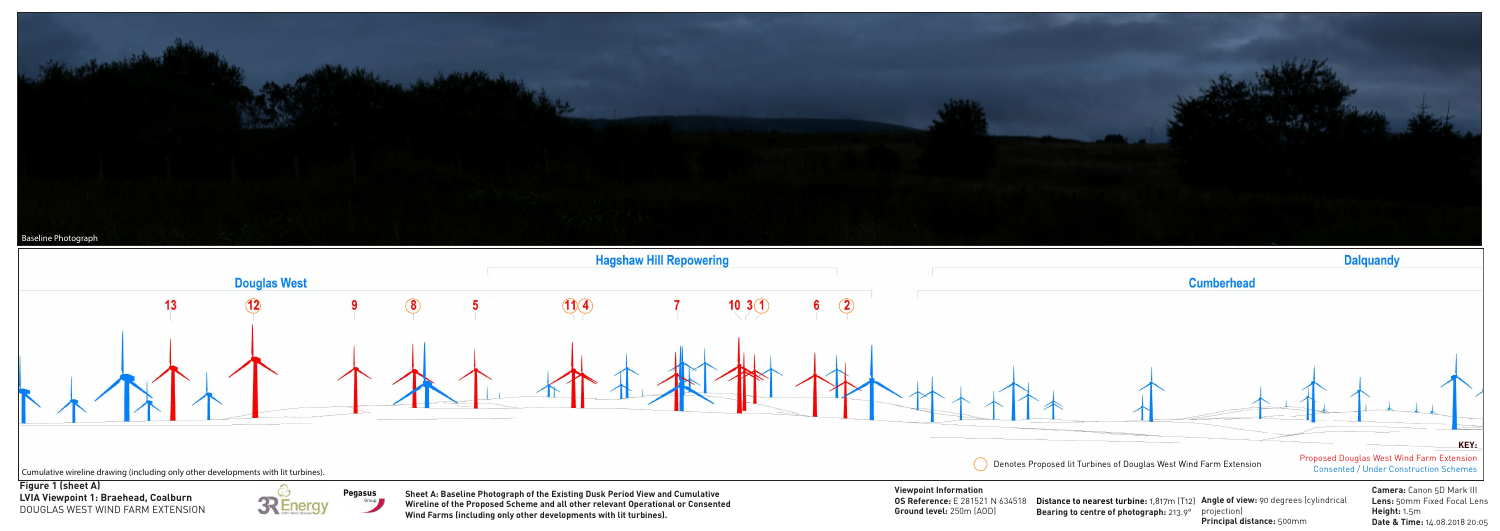



**Camera:** Canon 5D Mark III **Lens:** 50mm Fixed Focal Lens **Height:** 1.5m **Date & Time:** 14.08.2018 20:05

**Schemes Hagshaw Hill Repowering, Cumberhead, Douglas West and Dalquhandy digitally added) and Cumulative Wire
<b>S**Reference: E 281521 N 634518 Distance to nearest turbine: 1,817m (T12) Angle of view: 90 degrees (cylindri **Sheet B: Future Baseline Photograph of the Existing Dusk Period View (Showing consented/under construction line of the Proposed Scheme and all other relevant Operational, Consented or In Planning Wind Farms (including only other developments with lit turbines).**

projection) **Principal distance:** 500mm **Distance to nearest turbine:** 1,817m (T12) Angle of view: 90 degrees (cylindrical **Bearing to centre of photograph:** 213.9°



**Figure 1 (sheet B)** DOUGLAS WEST WIND FARM EXTENSION



**Viewpoint Information OS Reference:** E 281521 N 634518 **Ground level:** 250m (AOD)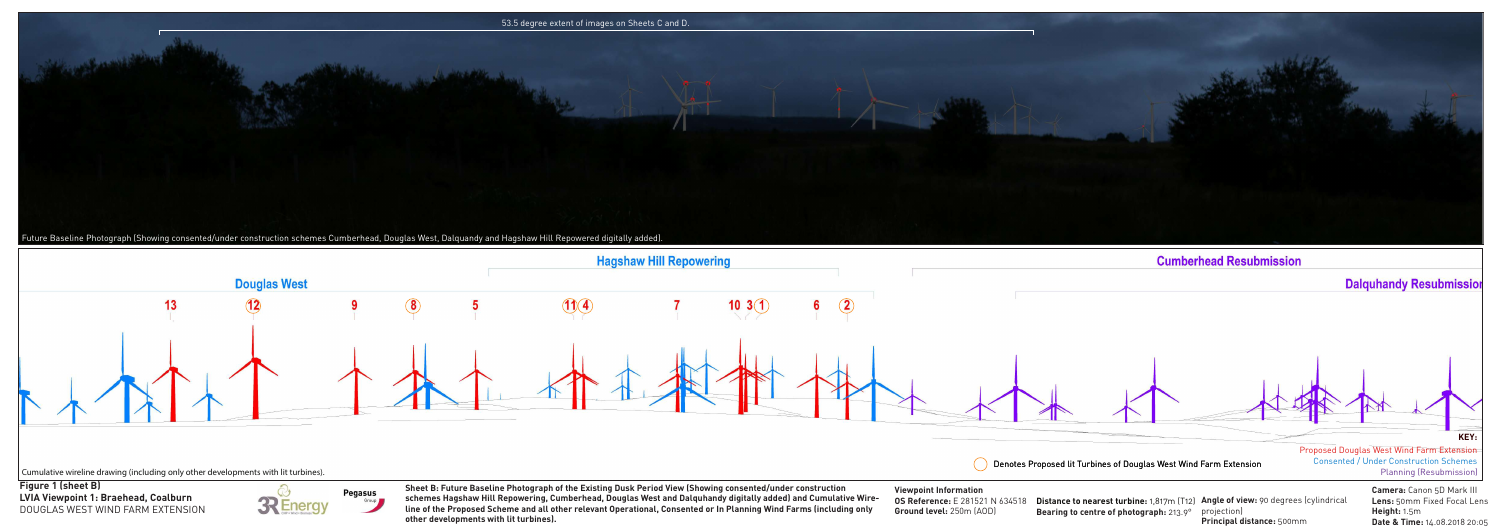

**Angle of view:** 53.5° (planar) **Principal distance:** 812.5mm **Paper size:** 841 x 297 mm (half A1) **Correct printed image size:** 820 x 260mm

**LVIA Viewpoint 1: Braehead, Coalburn Figure 1 (sheet C)** DOUGLAS WEST WIND FARM EXTENSION





**OS Reference:** E 281521 N 634518 Distance to nearest turbine: 1,817m (T12) **Viewpoint Information Ground level:** 250m (AOD)

**Camera:** Canon 5D Mark III **Lens:** 50mm Fixed Focal Lens **Height:** 1.5m **Date & Time:** 14.08.2018 20:05

**Bearing to centre of photograph:** 213.9°

**Sheet C: Dusk Period Photomontage of the Proposed Scheme and other relevant Operational or Consented Schemes with Aviation Lighting**